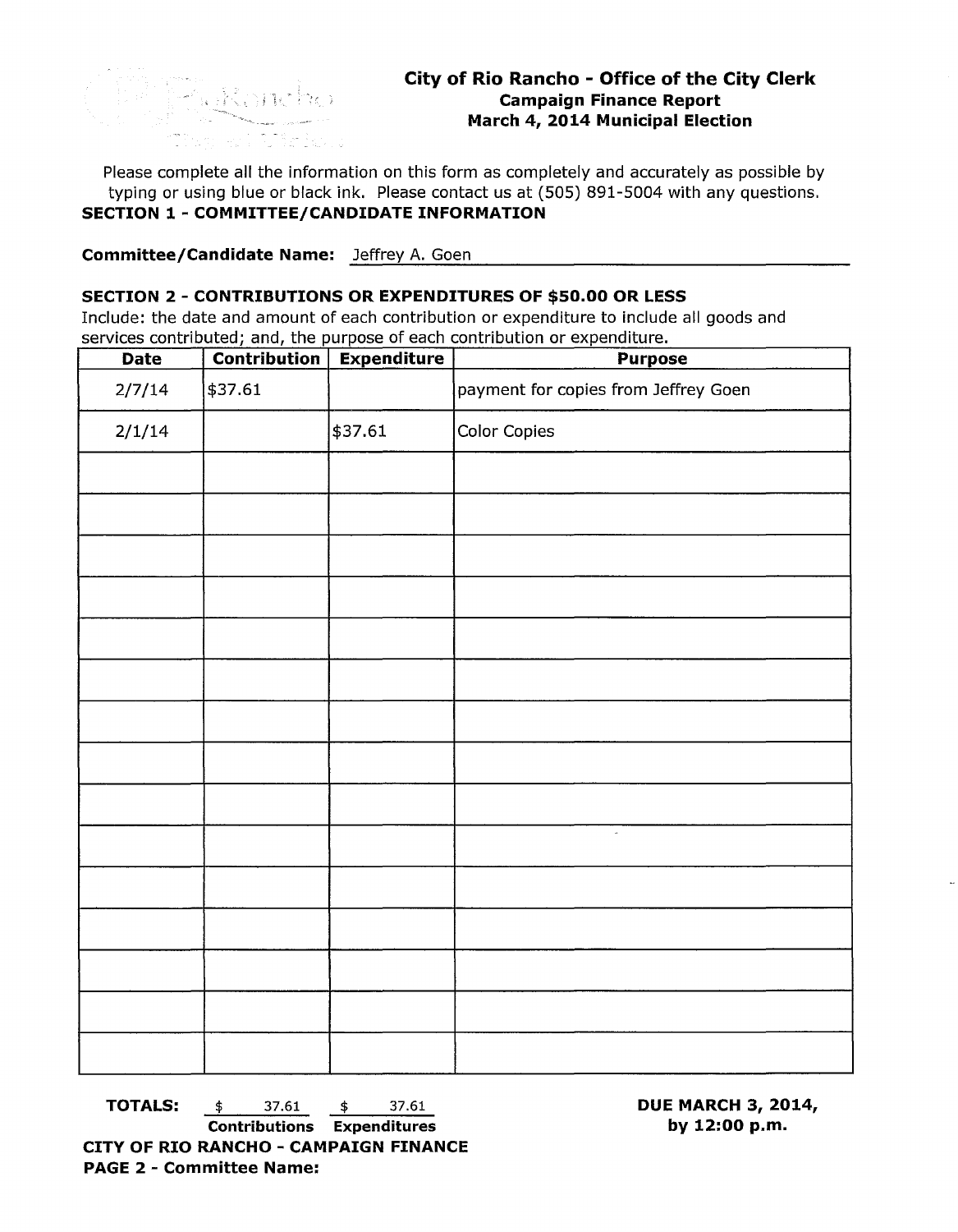## **SECTION 3 - CONTRIBUTIONS OR EXPENDITURES OF MORE THAN \$50.00 (Cumulative)**

Include: the name and address of the person or entity from whom any cumulative contribution or expenditure of more than \$50.00 was received or made; the date and amount of each contribution or expenditure to include all goods and services contributed; and, the purpose of each contribution or expenditure.

| Date                                                        |                                                                                             | Contribution Expenditure | Name/Address                                                           | <b>Purpose</b>                                |  |  |
|-------------------------------------------------------------|---------------------------------------------------------------------------------------------|--------------------------|------------------------------------------------------------------------|-----------------------------------------------|--|--|
| 2/13/14                                                     | \$145.06                                                                                    |                          | Jeffrey A. Goen 901 Player<br>Loop, SE, Rio Rancho, NM, 87124          | Payment of advertising Rio Rancho<br>Observer |  |  |
| 2/13/14                                                     |                                                                                             | \$145.06                 | Rio Rancho Observer 1594 Sara<br>Rd SE Suite D, Rio<br>Rancho.nm.87124 | Ad Newspaper                                  |  |  |
| 2/15/14                                                     | \$145.06                                                                                    |                          | Jeffrey A. Goen 901 Player<br>Loop, SE, Rio Rancho, NM, 87124          | Payment of advertising Rio Rancho<br>Observer |  |  |
| 2/15/14                                                     |                                                                                             | \$145.06                 | Rio Rancho Observer 1594 Sara<br>Rd SE Suite D, Rio<br>Rancho.nm.87124 | Ad Newspaper                                  |  |  |
|                                                             |                                                                                             |                          |                                                                        |                                               |  |  |
|                                                             |                                                                                             |                          |                                                                        |                                               |  |  |
|                                                             |                                                                                             |                          |                                                                        |                                               |  |  |
|                                                             |                                                                                             |                          |                                                                        |                                               |  |  |
|                                                             |                                                                                             |                          |                                                                        |                                               |  |  |
|                                                             |                                                                                             |                          |                                                                        |                                               |  |  |
|                                                             |                                                                                             |                          |                                                                        |                                               |  |  |
|                                                             |                                                                                             |                          |                                                                        |                                               |  |  |
|                                                             |                                                                                             |                          |                                                                        |                                               |  |  |
|                                                             |                                                                                             |                          |                                                                        |                                               |  |  |
|                                                             |                                                                                             |                          |                                                                        |                                               |  |  |
|                                                             |                                                                                             |                          |                                                                        |                                               |  |  |
|                                                             |                                                                                             |                          |                                                                        |                                               |  |  |
|                                                             |                                                                                             |                          |                                                                        |                                               |  |  |
|                                                             |                                                                                             |                          |                                                                        |                                               |  |  |
|                                                             |                                                                                             |                          |                                                                        |                                               |  |  |
|                                                             |                                                                                             |                          |                                                                        |                                               |  |  |
| <b>TOTALS:</b><br>290.12<br>290.12<br>$\ddot{\bm{z}}$<br>\$ |                                                                                             |                          |                                                                        | <b>DUE MARCH 3, 2014,</b>                     |  |  |
|                                                             | by 12:00 p.m.<br><b>Contributions Expenditures</b><br>CITY OF RIO RANCHO - CAMPAIGN FINANCE |                          |                                                                        |                                               |  |  |
| <b>PAGE 3</b>                                               | <b>SECTION 4 - TOTALS</b>                                                                   |                          |                                                                        |                                               |  |  |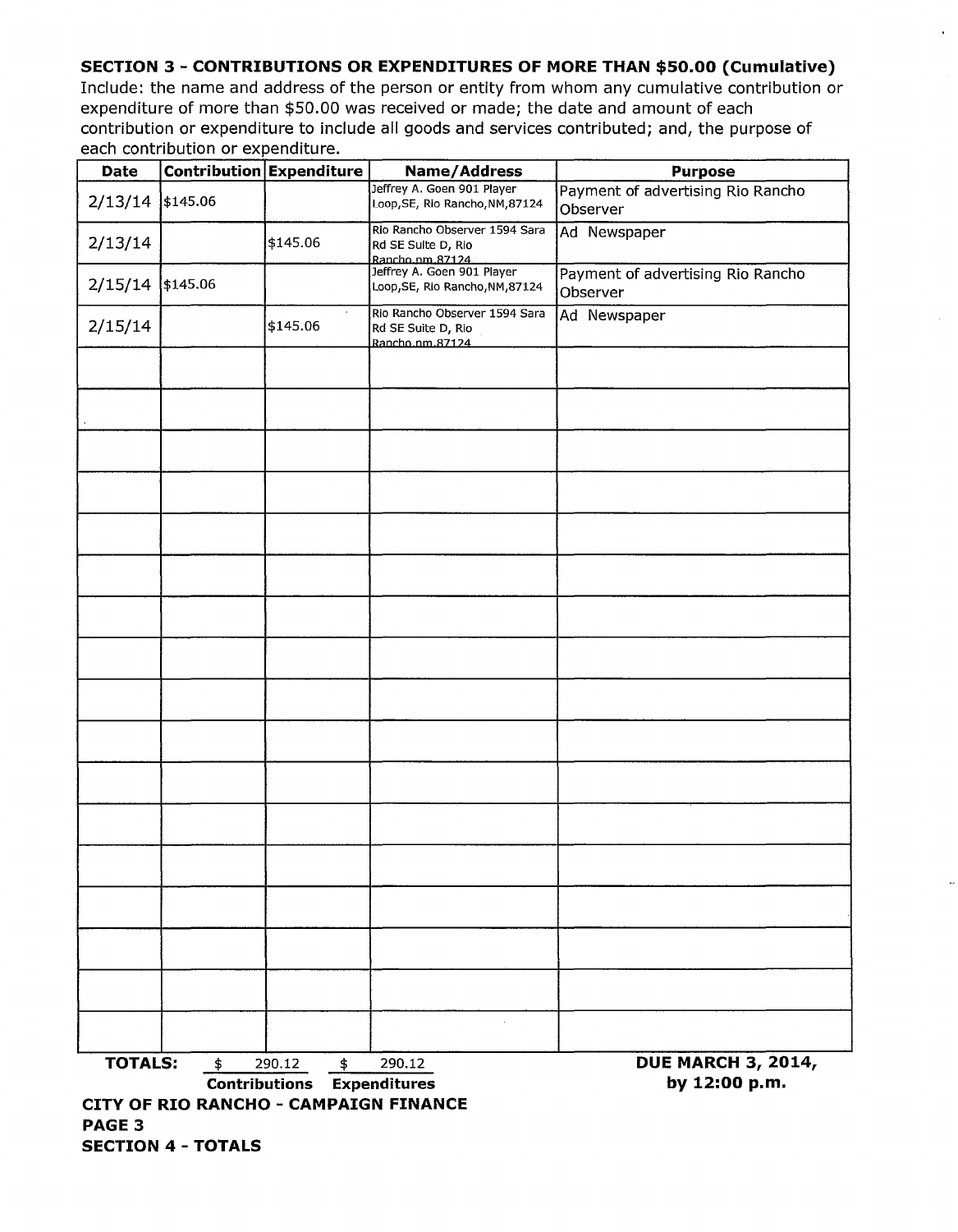| <b>Total Contributions To Date:</b> | \$<br>919.84 | <b>Total Expenditures To Date:</b> $\frac{1}{2}$ |     | 919.84 |
|-------------------------------------|--------------|--------------------------------------------------|-----|--------|
| Total Contributions REPORT 2:       | \$           | 327.73 Total Expenditures REPORT 2:              | -\$ | 327.73 |
| Total Contributions Page 4:         | \$           | Total Expenditures Page 4:                       | \$  |        |
| Total Contributions Page 2:         | \$           | 290.12 Total Expenditures Page 2:                | \$  | 290.12 |
| Total Contributions Page 1:         | \$           | 37.61   Total Expenditures Page 1:               | \$  | 37.61  |

## **DUE MARCH 3, 2014, by 12:00 p.m.**

## **SECTION 5 - APPROVALS**

**Committee Name:** <del>JEFFREY A. GOEN</del> I, Sollywy A, Goen<br>Report has been prepared with all reasonable diligence and is true and complete.  $33 - 14$ Subscribed and sworn to me this  $\frac{3^{rcl}}{2^{rcl}}$  of  $\frac{\sqrt{12 \cdot r C h}}{2^{rcl}}$ , 2014 Stamp/Seal Yalonde Buren OFFICIAL SEAL Yolanda Lucero<br>NOTARY PUBLIC  $3.8.17$ STATE OF NEW MEXICO My Commission Expires: Received in the Office of the City Clerk at  $\frac{\sqrt{O.16}}{6}$  (a.m./p.m.) on the  $\frac{3}{d}$ day of *\_.....::/'1:.....-\_CU \_\_ C\_A \_\_\_\_\_\_\_ , 2014*  CITY CLERK MAR 3/14 AM10/16 Stephen J. Ruger, City Clerk **CITY OF RIO RANCHO - CAMPAIGN FINANCE**  PAGE 4 **SECTION 6 - ADDITIONAL EXPENDITURES/CONTRIBUTIONS (If Needed)** 

Contributions/Expenditures of \$50.00 or Less:

| Date | Contribution   Expenditure | _______<br>Purpose |
|------|----------------------------|--------------------|
|      |                            |                    |